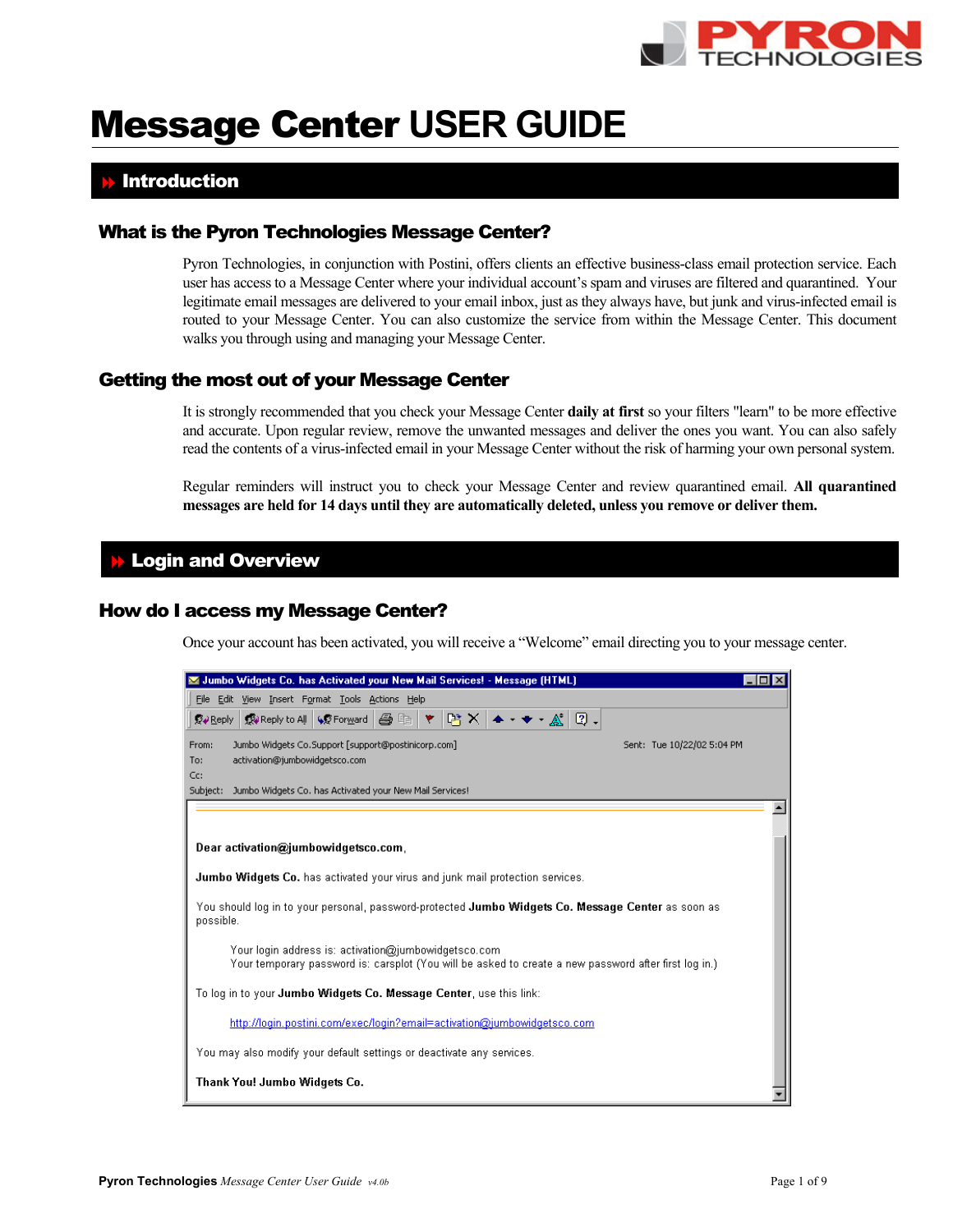# Log in to the Message Center

- 1. Click on the Message Center link in the Welcome message. It's helpful to bookmark the log in page.
- 2. Enter your log in address (provided in the Welcome message).
- 3. Enter your temporary password (provided in the Welcome message). If you enter an incorrect password, the Forgot your Password? link will appear. Click on that link and then click the Submit button and a new temporary password will be emailed to you.
- 4. When you sign in using your address and password, your browser can "remember" you by using a persistent cookie on your computer. By selecting the checkbox on the log in screen, you can bypass the log in each time you come back. **Be sure to close the browser window instead of logging out.** Upon your return, you won't be prompted for a password. If you use a shared computer (in a library, Internet cafe, school, or other public area) where someone could see your personal message center, do not select the Remember Me checkbox.

# The Message Center Main Window

The Message Center has several different areas:

|                        | <b>Folders for messages</b><br>delivered or removed |                                                             | <b>Account Settings for</b><br>Junk, Virus and Wireless<br>Online help              |
|------------------------|-----------------------------------------------------|-------------------------------------------------------------|-------------------------------------------------------------------------------------|
| Junk<br><b>Viruses</b> | <b>Delivered</b><br>Trash                           |                                                             | My Settings   Log Out   Help   ?                                                    |
| O Search               |                                                     | Last Week v<br>Show:<br>Go                                  | <b>Deliver Selected</b>                                                             |
| Show 1-8 of 8          |                                                     | Delete Selected                                             | 19-11-1                                                                             |
| Date $\triangle$       | From<br><b>Show Recipients</b>                      | <b>Subject</b><br>Delete selected junk                      | <b>Block Reason</b><br><b>Deliver</b>                                               |
| 2/6/08 10:47 AM        | weeklyspecial@iscdfw.com                            | email out of quarantine<br><b>ISC Weekly Speck</b>          | Junk Filters<br>Deliver                                                             |
| 2/6/08 10:46 AM        | weeklyspecial@iscdfw.com                            | <b>ISC Weekly Special</b>                                   | Junk Filters<br>Deliver                                                             |
| 2/6/08 8:56 AM         | tequilavic@hotmail.com                              | Doctor Approved And Recommended                             | Junk Filters<br>Deliver                                                             |
| 2/6/08 7:35 AM         | WebEx_Comm@webex.com                                | Live Demo: See WebEx in Action                              | Junk Filters<br>Deliver                                                             |
| 2/5/08 11:05 PM        | dosage@dosage.steepandcheap                         | \$.99 Pints of Summit                                       | Junk Filters<br>Deliver                                                             |
| 2/5/08 10:28 AM        | Mspp-benefits@email.microso                         | Attend the Server and Tools Webcast and you could win big   | Junk Filters<br>Deliver                                                             |
| 2/5/08 1:24 AM         | promotion@mwave.com                                 | Mwave Hot Deals                                             | Junk Filters<br>Deliver                                                             |
| 2/4/08 11:06 PM        | dosage@dosage.steepandcheap                         | Socrates Hair                                               | Junk Filters<br>Deliver                                                             |
|                        |                                                     | Contact Support   Your Privacy is Protected   About Postini | <b>Filter icons</b><br>Move selected email out of<br>quarantine and into your inbox |

@ 2008 Postini, Inc. All rights reserved. Legal and Patent Notices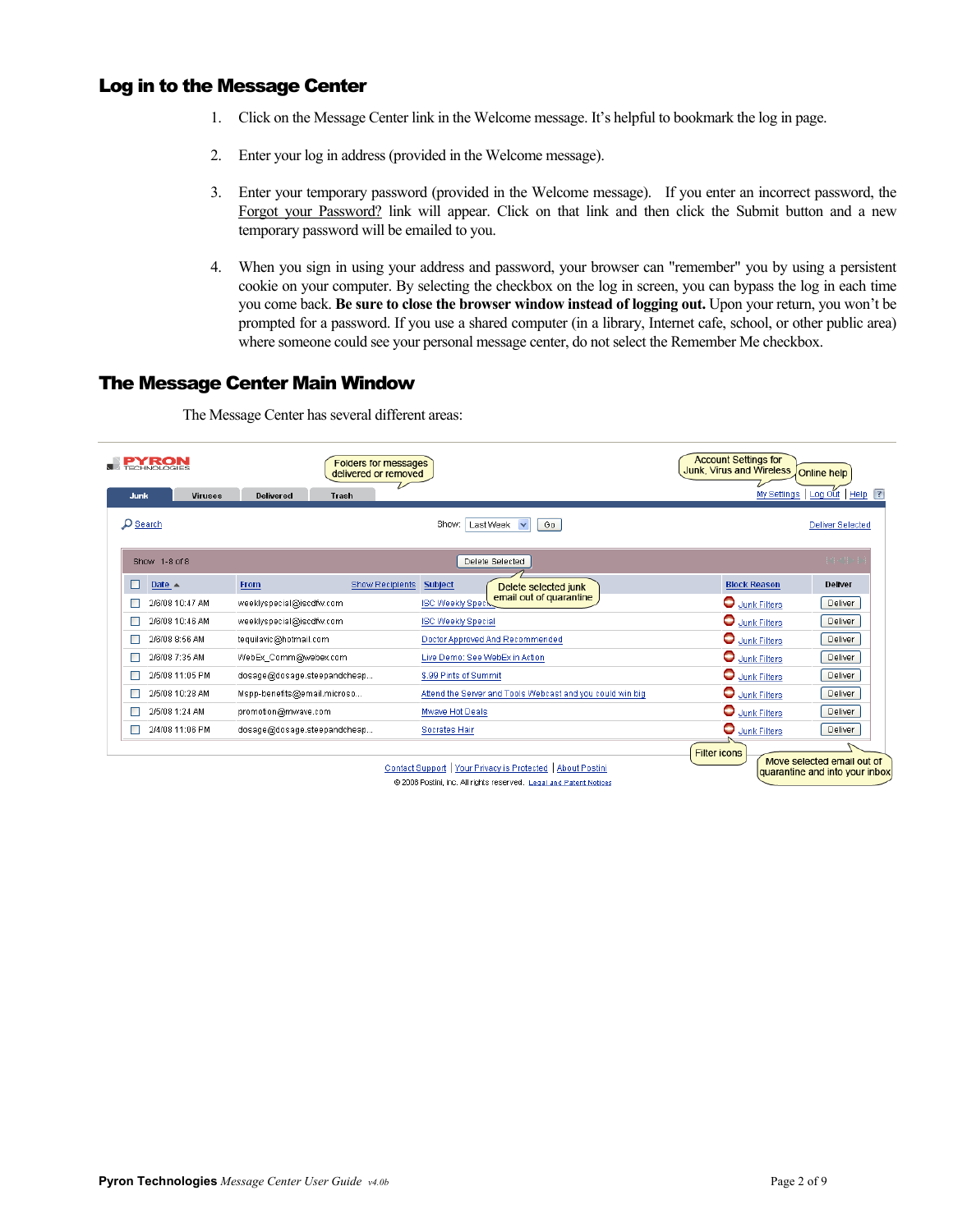# Remove or Deliver Email Messages

## **Remove Junk Email**

To remove or deliver messages, check the messages and click the appropriate button (Remove or Deliver).

| <b>PY RON</b>  |                                                                                                                    | Welcome                          |
|----------------|--------------------------------------------------------------------------------------------------------------------|----------------------------------|
| Junk           | <b>Viruses</b><br>Delivered<br>Trash                                                                               | My Settings   Log Out   Help   ? |
|                | Warning: To help protect your privacy, Message Center prevented automatic downloading of images from the Internet. | Show Images                      |
| + Message List | Deliver to Inbox<br>Move to Trash                                                                                  |                                  |
|                | Date: Wed, 06 Feb 2008 02:05:09 -0500 (EST)                                                                        |                                  |
|                | From: "SteepandCheap.com" <dosage@dosage.steepandcheap.com></dosage@dosage.steepandcheap.com>                      |                                  |
|                | To: info@pyrontechnologies.com                                                                                     |                                  |
|                | Subject: \$.99 Pints of Summit                                                                                     |                                  |

When delivering a message to your inbox, you will be prompted to add the sender to your Approved Sender List. Adding the sender will allow them to always bypass the Junk Email filters. It is highly recommended that you add your friends, family, colleagues, and associates in order to improve the accuracy of your filters.

| <b>PYRON</b>            |                |                           |             |                                                   |                                                                                                                                                                                                                                    | Welcome                          |
|-------------------------|----------------|---------------------------|-------------|---------------------------------------------------|------------------------------------------------------------------------------------------------------------------------------------------------------------------------------------------------------------------------------------|----------------------------------|
| Junk                    | <b>Viruses</b> | <b>Delivered</b>          | Trash       |                                                   |                                                                                                                                                                                                                                    | My Settings   Log Out   Help   ? |
|                         |                |                           |             |                                                   | Messages Delivered                                                                                                                                                                                                                 |                                  |
|                         |                |                           |             | messages from this sender directly to your inbox. | This message was delivered. To allow messages from a sender to bypass the junk email filters, select the Approve<br>Sender checkbox for the sender's address. Then click Approve Selected Senders. Message Center will deliver all |                                  |
| <b>Approve Sender</b>   | Date           |                           | <b>From</b> |                                                   | <b>Subject</b>                                                                                                                                                                                                                     |                                  |
| $\overline{\mathbf{v}}$ |                | Tue, Feb 5, 2008 11:05 PM |             |                                                   | dosage@dosage.steepandcheap \$.99 Pints of Summit                                                                                                                                                                                  |                                  |
|                         |                |                           |             |                                                   | Approve Selected Senders<br>Continue                                                                                                                                                                                               |                                  |

## **Delivered and Removed Folders**

When you deliver email from the Message Center, it is forwarded to your inbox. A copy is also placed in the Delivered Folder. Messages are permanently deleted from the Delivered Folder after three days. To view the contents of the folder, click the Delivered link.

| <b>PYRON</b> |                 | $\scriptstyle\sim$ |                                                                                                           |                 |                       | Welcome                          |  |
|--------------|-----------------|--------------------|-----------------------------------------------------------------------------------------------------------|-----------------|-----------------------|----------------------------------|--|
| Junk         | <b>Viruses</b>  | <b>Delivered</b>   | Trash                                                                                                     |                 |                       | My Settings   Log Out   Help [?] |  |
|              |                 |                    | When a message is delivered, Message Center stores a copy of it here for up to three days after delivery. |                 |                       |                                  |  |
|              |                 |                    |                                                                                                           |                 |                       |                                  |  |
|              | Show 1-1 of 1   |                    |                                                                                                           | Delete Selected |                       | 14/11/                           |  |
|              | Date            |                    | <b>From</b>                                                                                               |                 | Subject               | <b>Deliver</b>                   |  |
|              | 2/5/08 11:05 PM |                    | dosage@dosage.steepandcheap                                                                               |                 | \$.99 Pints of Summit | Deliver                          |  |
|              |                 |                    |                                                                                                           |                 |                       | $\sim$ $\sim$                    |  |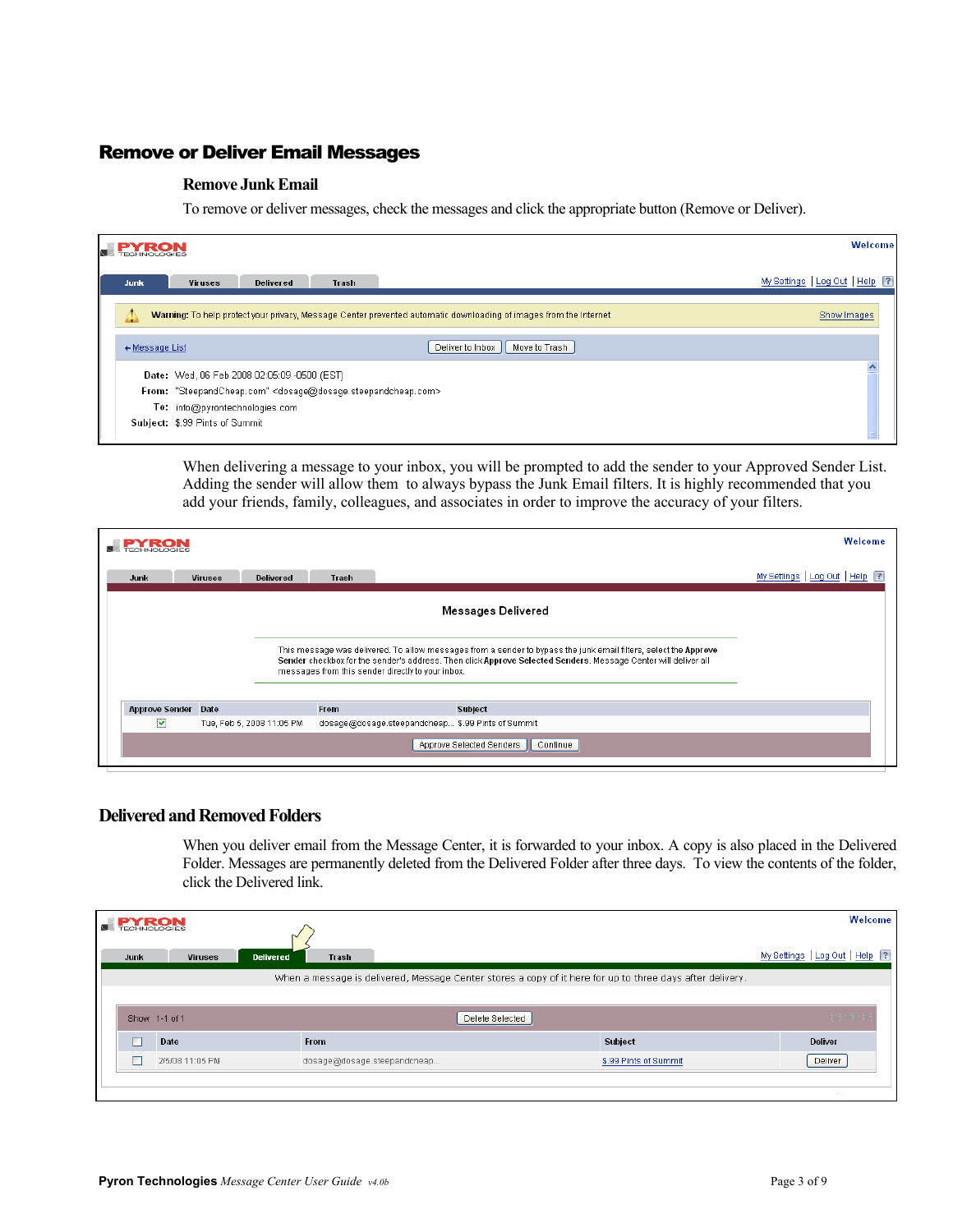Once a junk email message has been deleted from the Message Center it is placed in the Trash Folder. Messages will be permanently deleted from the Trash Folder by the system on a periodic basis. By clicking "Delete Selected", all selected messages in the Trash Folder will be permanently deleted with no method of recovering them.

| <b>PY RON</b>                                                        |                                                                                       | Welcome                          |
|----------------------------------------------------------------------|---------------------------------------------------------------------------------------|----------------------------------|
| <b>Viruses</b><br><b>Delivered</b><br><b>Trash</b><br>Junk           |                                                                                       | My Settings   Log Out   Help   ? |
|                                                                      | Message Center permanently deletes messages from the Trash on a regular basis.        |                                  |
| D Search                                                             | Newest First $\vert \mathbf{v} \vert$<br>Sort by:<br>Go                               |                                  |
| Show 25 per page $\sqrt{1-25}$ of 61                                 | Delete Selected                                                                       | $\blacktriangleright$            |
| $\Box$ Date $\triangle$<br>Show Recipients Subject<br><b>From</b>    |                                                                                       | <b>Deliver</b>                   |
| 2/4/08 9:37 AM                                                       | cmpchannelgroup@info.cmptec Vote today for Channel Champions and share your expertise | Deliver                          |
| 2/3/08 11:05 PM<br>dosage@dosage.steepandcheap Falling in the Shower |                                                                                       | Deliver                          |

# Configuration

## Junk Email Filters

Each message is scored by its probability for being junk email. Pyron Technologies will compare the spam score of the message with your personal tolerance levels for that specific category of junk email (screenshot follows). Messages exceeding your tolerance will be quarantined to your Message Center.

The filters can be tailored to match your personal preferences. For example, you may wish to receive special offers, so you would set that filter to a lenient setting, but you may not wish to receive any get rich quick offers, so you would set that filter to a more aggressive setting.

| <b>Viruses</b><br><b>Delivered</b><br>Junk<br>Trash                                                                                                                                                                                 | Welcome<br>My Settings   Log Out   Help   ? |
|-------------------------------------------------------------------------------------------------------------------------------------------------------------------------------------------------------------------------------------|---------------------------------------------|
| Junk Email Blocking                                                                                                                                                                                                                 |                                             |
| The junk filter captures messages that might be junk. You can increase the setting for more stringent<br>filtering, but more valid messages might be captured. With a more aggressive setting, check your<br>quarantine frequently. |                                             |
| Junk Email Blocking: ACTIVATED (click to change)<br>$\sqrt{?}$<br>Aggressive<br>Overall Junk Filter:<br>$\checkmark$<br>Lenient                                                                                                     | $\sqrt{?}$                                  |
| Normal<br>Fine-tune the junk email filters that protect your email inbox from unwanted messages.<br><b>Show Categor Strict</b><br>Aggressive<br>Very Aggressive<br>Save Settings                                                    |                                             |

٦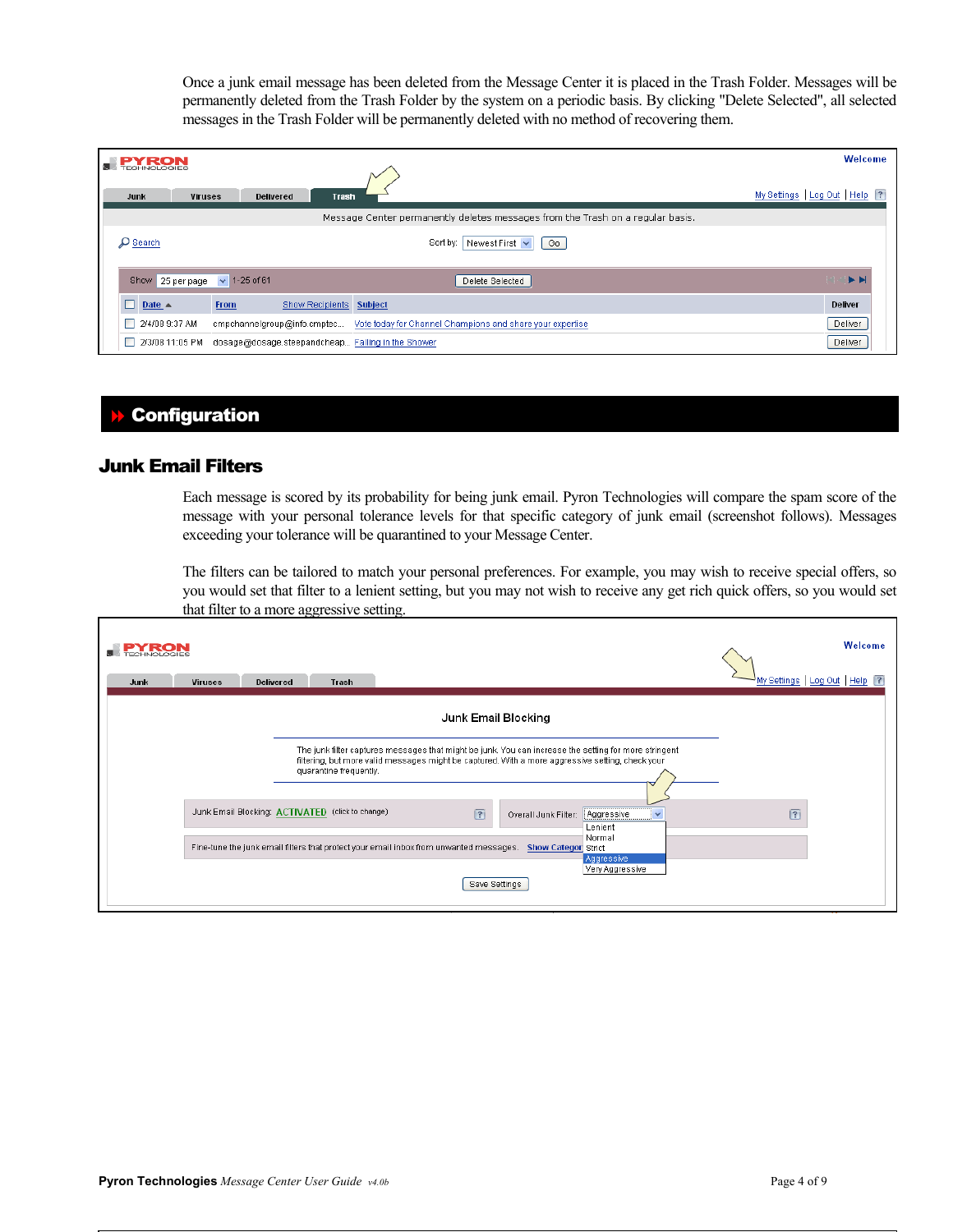

|                                                                                                                                                                                                                                     |                                                  |         | Junk Email Blocking |                      |                            |                                                                                                                                                                                  |
|-------------------------------------------------------------------------------------------------------------------------------------------------------------------------------------------------------------------------------------|--------------------------------------------------|---------|---------------------|----------------------|----------------------------|----------------------------------------------------------------------------------------------------------------------------------------------------------------------------------|
| The junk filter captures messages that might be junk. You can increase the setting for more stringent<br>filtering, but more valid messages might be captured. With a more aggressive setting, check your<br>quarantine frequently. |                                                  |         |                     |                      |                            |                                                                                                                                                                                  |
|                                                                                                                                                                                                                                     |                                                  |         |                     |                      |                            |                                                                                                                                                                                  |
|                                                                                                                                                                                                                                     | Junk Email Blocking: ACTIVATED (click to change) |         | $\sqrt{?}$          | Overall Junk Filter: | $\checkmark$<br>Aggressive |                                                                                                                                                                                  |
| filtering. More information                                                                                                                                                                                                         |                                                  |         |                     |                      |                            | Category filters multiply the junk filter level and <i>increase</i> the number of messages that are identified as junk. Usually, the Default setting provides the most effective |
| Category Filters ?                                                                                                                                                                                                                  | Default                                          | $+1$    | $+2$                | $+3$                 | $+4$                       | Description                                                                                                                                                                      |
| Sexually Explicit                                                                                                                                                                                                                   |                                                  | ∩       | $\odot$             | Ω                    | ∩                          | Sexually explicit messages                                                                                                                                                       |
| Get Rich Quick                                                                                                                                                                                                                      |                                                  | $\odot$ |                     |                      | Ω                          | Money-making offers                                                                                                                                                              |
| Special Offers                                                                                                                                                                                                                      |                                                  | $\odot$ |                     |                      | Ω                          | Too-good-to-be-true offers                                                                                                                                                       |

#### **What do the filter levels mean?**

As you increase the spam filter levels, you increase the amount of junk email that is caught and the effectiveness of the system. You also have a greater chance of legitimate email being quarantined (called a "false quarantine") during the initial 'breaking in period'. Setting filters is a trade-off – a more aggressive setting means more junk email will be quarantined, however, it also increases the odds of a false quarantine occurring.

#### **Sender Lists**

The Approved Sender List allows you to designate individuals or domains that will always bypass the filters and will automatically be delivered to your inbox. We recommend that you add friends, family, and associates to the Approved Sender list. This is the best method for preventing legitimate messages from being falsely quarantined.

The Blocked Senders List allows you to designate addresses that will always be blocked regardless of content. We do not recommend using the Blocked Sender list to block regular spammers. Spammers continually change and spoof their address and domain, making this approach useless. The Blocked Sender list is to help block newsletters that are difficult to unsubscribe from or bothersome senders.

Your current approved sendor list at Pyron Technologies (formally the whitelist) and blocked sendors list (formally the blacklist) has already been added to the new filter so you will not have to re-enter domains.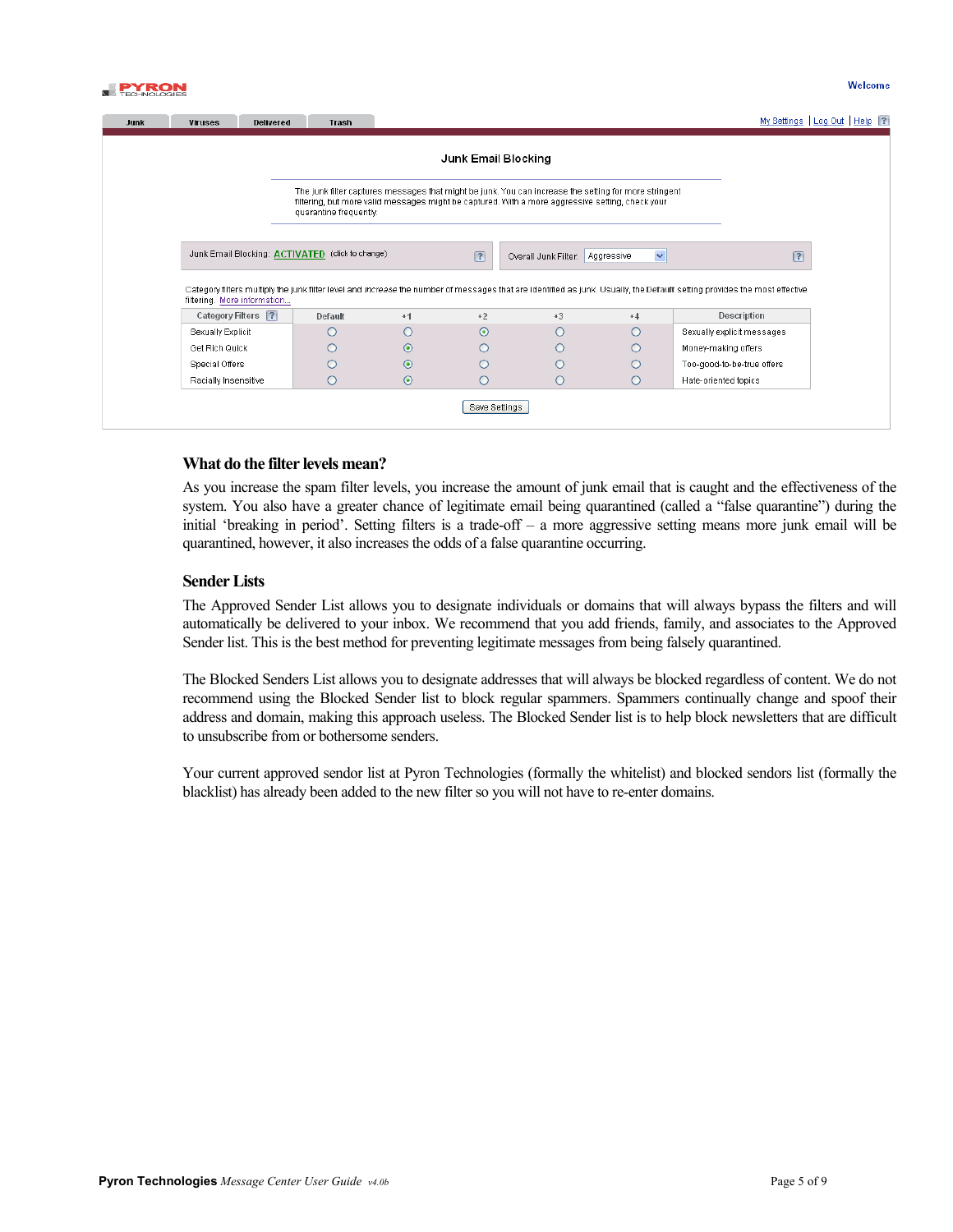| <b>PYRON</b>           |                                                                                                                                     |                                                                    |                                                                                                                                                                                  | Welcome                          |
|------------------------|-------------------------------------------------------------------------------------------------------------------------------------|--------------------------------------------------------------------|----------------------------------------------------------------------------------------------------------------------------------------------------------------------------------|----------------------------------|
| Junk<br><b>Viruses</b> | <b>Delivered</b><br>Trash                                                                                                           |                                                                    |                                                                                                                                                                                  | My Settings   Log Out   Help   ? |
|                        |                                                                                                                                     | Approve Senders   Block Senders                                    |                                                                                                                                                                                  |                                  |
|                        |                                                                                                                                     | contains a virus, Message Center sends it to the Virus Quarantine. | Separate multiple entries by commas, semicolons, or new lines. Note that if a message from an approved sender                                                                    |                                  |
|                        | <b>Approved Senders</b>                                                                                                             | $\sqrt{?}$                                                         | <b>Approved Domains</b>                                                                                                                                                          | $\sqrt{?}$                       |
|                        | Messages from approved senders bypass the junk<br>email filters and go directly to your inbox.<br>chris@vembu.com<br>news@vembu.com |                                                                    | Messages from anyone in an approved domain bypass<br>the junk email filters and go directly to your inbox.<br>for example, jumboinc.com<br>Update Approved Domains               |                                  |
|                        | for example, user@jumboinc.com                                                                                                      |                                                                    | <b>Approved Mailing Lists</b><br>Messages sent to an approved mailing list bypass the<br>junk email filters and go directly to your inbox.<br>for example, maillist@iumboinc.com | $\sqrt{?}$                       |

# Virus Settings

If a virus is detected, your message will be safely detained in the Message Center and you will be notified via email. You can safely view the virus-infected message from within the Message Center without fear of transmitting the virus to your operating system or installed software.

|                        |                  |       |                                                                                                                                                                                                                                                                             | Welcome                         |
|------------------------|------------------|-------|-----------------------------------------------------------------------------------------------------------------------------------------------------------------------------------------------------------------------------------------------------------------------------|---------------------------------|
| <b>Viruses</b><br>Junk | <b>Delivered</b> | Trash |                                                                                                                                                                                                                                                                             | My Settings   Log Out   Help  ? |
|                        |                  |       | Virus Blocking                                                                                                                                                                                                                                                              |                                 |
|                        | email.           |       | Send all messages that contain viruses to the Virus Quarantine in Message Center. In the quarantine, you can safely view and deliver<br>messages without damaging your computer. Specifiy when you want Message Center to notify you that it has quarantined virus-infected |                                 |
|                        |                  |       | Virus Blocking: ACTIVATED                                                                                                                                                                                                                                                   |                                 |
|                        |                  |       | Email Notification:<br>Current organization default: Disable Notifications                                                                                                                                                                                                  |                                 |
|                        |                  |       |                                                                                                                                                                                                                                                                             |                                 |
|                        |                  |       | Contact Support   Your Privacy is Protected   About Postini<br>@ 2008 Postini, Inc. All rights reserved. Legal and Patent Notices                                                                                                                                           | powered by                      |

Virus Scanning can be set to ON or OFF. Frequency of virus notifications can be set by selecting from the drop-down menu.

# Account Settings

Clicking the Account Settings link takes you the Account Settings page.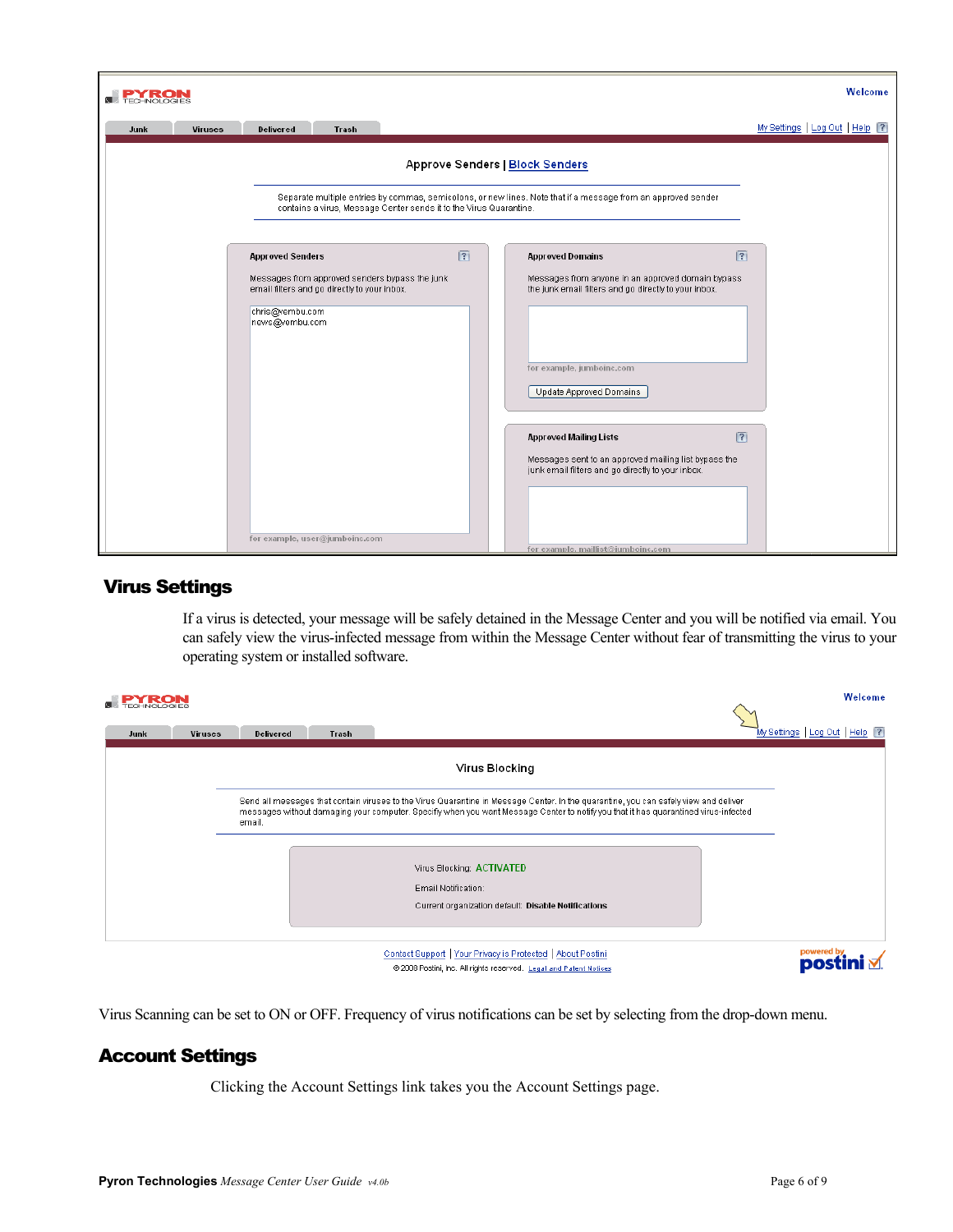| <b>TECHNOLOGIES</b> |                |                        |                          |                                                                                                         |                  | Welcome                          |
|---------------------|----------------|------------------------|--------------------------|---------------------------------------------------------------------------------------------------------|------------------|----------------------------------|
| Junk                | <b>Viruses</b> | Delivered              | Trash                    |                                                                                                         |                  | My Settings   Log Out   Help   ? |
|                     |                |                        |                          | <b>My Settings</b>                                                                                      |                  |                                  |
|                     |                |                        |                          | Click the links below to view or change your settings.                                                  |                  |                                  |
|                     |                | $\left  \cdot \right $ | <b>Junk Settings</b>     | → Approve Senders<br>+ Block Senders<br>$\rightarrow$ Manage Junk Filters                               | <b>ACTIVATED</b> |                                  |
|                     |                |                        | <b>Virus Settings</b>    | → Manage Virus Blocking                                                                                 | <b>ACTIVATED</b> |                                  |
|                     |                | Y.                     | <b>Personal Settings</b> | + Change Password<br>→ Add Alternate Email Addresses<br>Set Time Zone, Language, and Character Encoding |                  |                                  |

From this page you can:

- 1. **Change your password.** Click on the Password and you will be prompted for your current password and your new password.
- 2. **Manage multiple email addresses.** Do you have several email accounts and addresses? You can map these alternate addresses to your Message Center. If you do not map these addresses to your Message Center, you still may receive spam. Adding alternate addresses will send a confirmation email to confirm you are the legitimate owner of the address. You may submit as many alternate addresses as you own.
- 3. **Enable "Remember Me".** This link displays information that explains the "Remember my Address and Password" feature.

# Quarantine Summary

The Quarantine Summary (QS) is an optional HTML-formatted email summarizing the messages that have been quarantined (but not yet delivered or deleted) in your Message Center since the last Quarantine Summary. In addition to being a reminder, it also allows you to quickly scan the list to prevent false positives from going undetected. This report eliminates the need to log-in and review messages in the Postini Message Center. The frequency and distribution of enduser Quarantine Summary can be set on an organization basis. The frequency options range from daily up to every 10 days.

The QS contains the sender, subject, and received time, with the subject linking to the actual message in quarantine. The total number of messages quarantined is also listed. Viruses will be displayed first, followed by spam, as in the Message Center. The Quarantine Summary is sent to your primary email account, or notice address. If there is no spam (or virus) quarantined, no Quarantine Summary is sent.

## The Quarantine Summary

The screenshot below shows an example of the Quarantine Summary email delivered to your email inbox.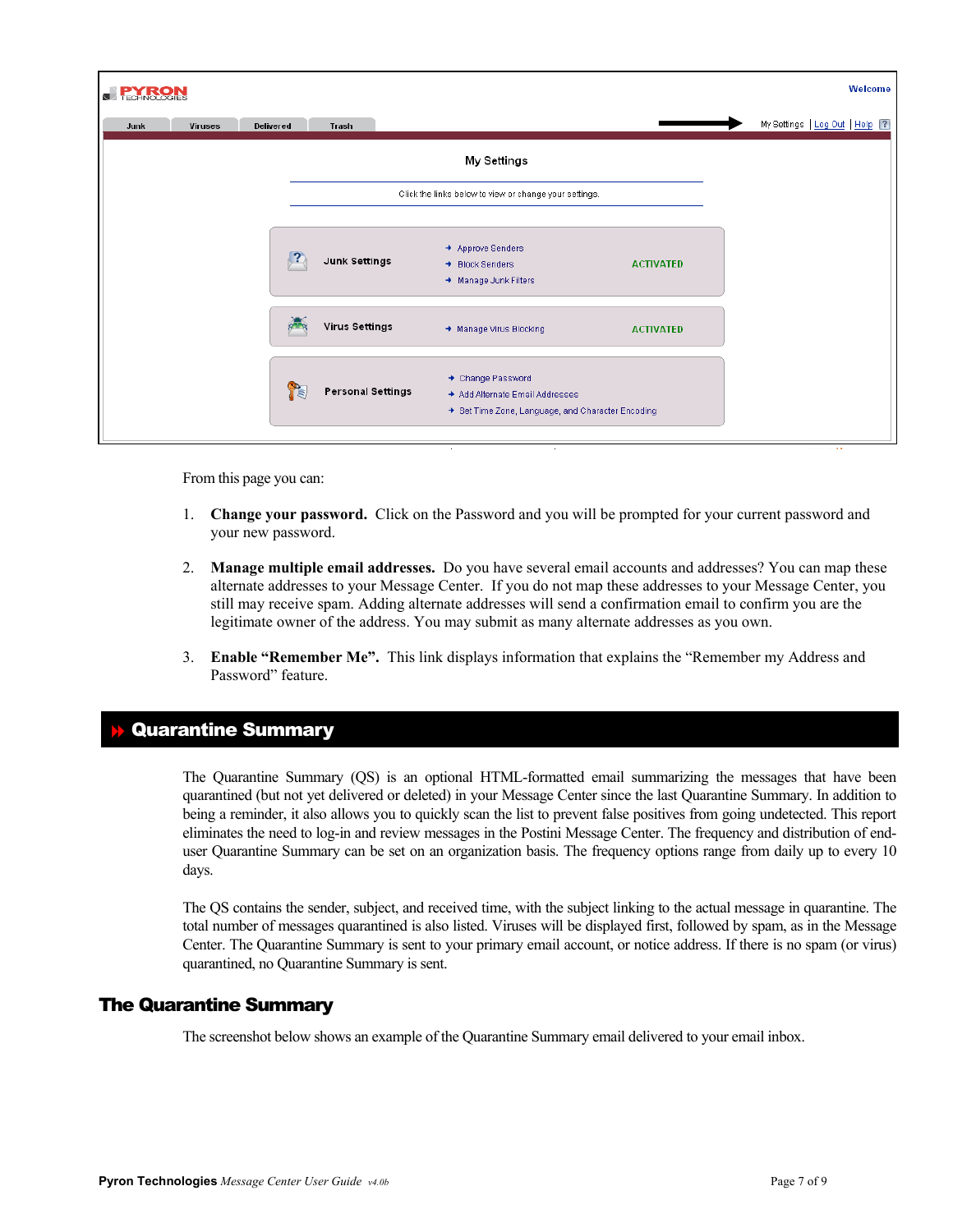These messages were quarantined as potential junk or virus-infected messages, and have not been sent to your inbox. To deliver a message to your inbox, click the Deliver link. To view the message in your Message Center, click the Subject link.

| 5 Messages                                      | Message Center                          |
|-------------------------------------------------|-----------------------------------------|
| <b>Subject</b>                                  | Date                                    |
| Buy your first home today!                      | 1/15/2008 12:27<br><b>Deliver</b><br>pm |
| Hello, you have inherited money<br>from Nigeria | 1/15/2008 12:23<br>Deliver<br>pm        |
| Interest free financing                         | 1/15/2008 12:18 Deliver<br>pm           |
| Live near the mountains                         | 1/15/2008 11:46 Deliver<br>am           |
| Buy your first home today!                      | 1/15/2008 11:40 Deliver<br>am           |
|                                                 |                                         |

## **Accessing the Message Center and Messages from the Quarantine Summary**

The Quarantine Summary links to your Message Center and each individual message. If you are currently logged in, or if you have checked the "Remember my Address and Password" on the Message Center Log In page, clicking on a link will take you directly into your Message Center, otherwise, you will be taken to the Log In page shown below.